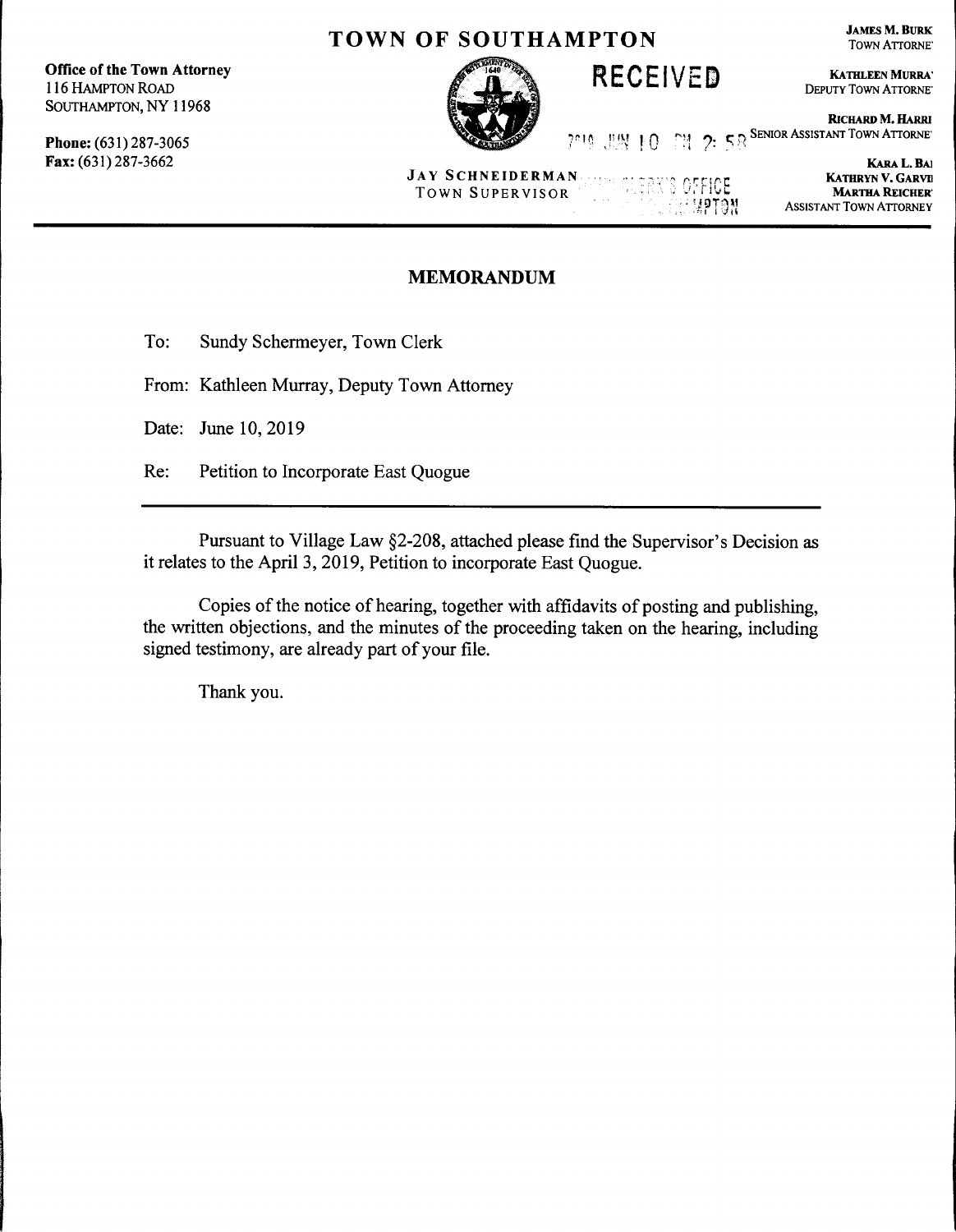**In the Matter of the Petition to Incorporate the Village of East Quogue** 

-----------------------------------------------------------------------x

-----------------------------------------------------------------------x

# **SUPERVISOR'S DECISION**

A petition for the incorporation of certain territory in the Town of Southampton (the "Town") as the Village of East Quogue (the "Village"), dated April 3, 2019 (the "Petition"), having duly been received by me on April 3, 2019, and after due posting and publication in accordance with Village Law §2-204, a hearing to consider the legal sufficiency of such petition having been held on May 13, 2019, and May 20, 2019, at the East Quogue Elementary School in accordance with Village Law §2-206, with written submissions accepted until May 31, 2019, and all testimony and objections having been heard,

NOW THEREFORE, I hereby determine, for the reasons more fully set forth below, that the aforesaid petition does not comply with the requirements of Village Law Article 2.

# **BACKGROUND**

The Petition was duly filed with my office on April 3, 2019. Thereafter, as mandated by §2-204 of the Village Law, I caused to be published and posted, a notice of hearing to consider the legal sufficiency of the Petition. Hearings were held at the East Quogue Elementary School on May 13 and May 20, 2019, at which time speakers both for and against said Petition were heard, and transcripts of the proceedings were made. The record was kept open for written comments, objections, and/or responses to be submitted to the Town Clerk's Office by 4:00 p.m. on May 31,  $2019.<sup>1</sup>$ 

#### **OBJECTIONS**

Section 2-206(1) of the Village Law sets forth the grounds upon which the legal sufficiency of a Petition may be challenged. As it relates to the proposal herein, the possible grounds for objection are, in sum, as follows:

- (1) That a person signing such petition was not qualified to do so;
- (2) That the number of persons who signed such petition is less than 20% of the residents of the proposed village territory qualified to vote for town officers;
- (3) That such territory is part of a city or village;

<sup>1</sup> Written submissions were received by the Town Clerk's Office during this time frame from Michael Mirino, Jim Dreeben, Karin Yusi, Victoria Greenbaum, and William Keams.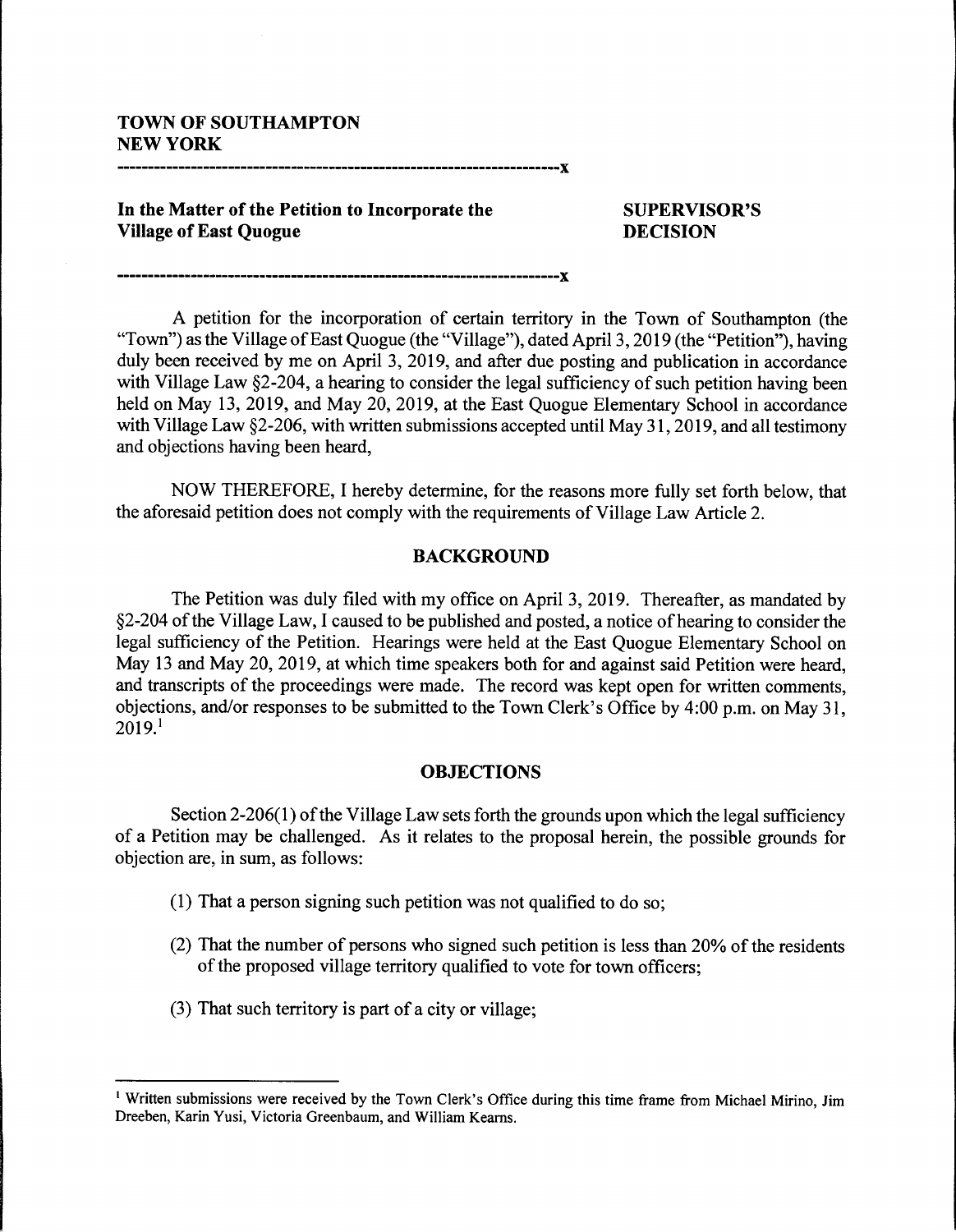- ( 4) That such territory contains more than five square miles and the limits of such territory are not coterminous with parts of the boundaries of more than one school, fire, fire protection, fire alarm, town special district, or town improvement district;
- (5) That the proposed territory of the village does not contain at least 500 regular inhabitants;
- (6) That the petition in any other specified respect does not conform to the requirements of Village Law Article 2.

In the instant matter, and based upon the above criteria, objectors argue that the Petition is legally insufficient for the following reasons, which fall within the proper scope of my review under the Village Law:<sup>2</sup>

- (1) the Petition is not signed by at least 20% of the residents in the proposed territory qualified to vote for town officers because of numerous disqualifying errors on the pages containing such signatures;
- (2) the signatures on the Petition were obtained based upon misinformation;
- (3) the Petition fails to include a complete list of "regular inhabitants" since there are both deceased individuals on the list, as well as those who no longer reside within the territory.

# DISCUSSION

#### 1. Is the Petition Signed by at Least 20% of the Qualified Residents?

Village Law  $\S2-202(1)(a)(1)$  requires that the Petitioners must constitute:

At least twenty per cent of the residents of such territory qualified to vote for town officers in a town in which all or part of such territory is located.

To determine whether the Petition satisfies this 20% test, I must first establish the total number of residents within the territory qualified to vote for town officers. Guided by the Court

<sup>&</sup>lt;sup>2</sup> Because they are clearly outside the statutory requirements, I have not considered the following comments and/or objections: (i) that part of Victoria Greenbaum's May 13, 2019, submission stating that the Petition was circulated without formal notification to all residents of East Quogue and an informational meeting discussing the merits of incorporation, (ii) that part of the May 7, 2019 written submission of Jennifer A. Juengst, Esq., adopted by and incorporated into the May 13, 2019, written submission of Albert Algieri and William Kearns, stating that members of the Exploratory Committee have vested interests in Discovery Land Company and the Lewis Road PRD, (iii) the May 13, 2019, testimony of Ronald Campsey, (iv) the May 13, 2019, testimony of Vito Gentile, (v) the May 20, 2019, testimony of Dev Chitkara, and (vi) the May 29, 2019, written submission of Michael Mirino.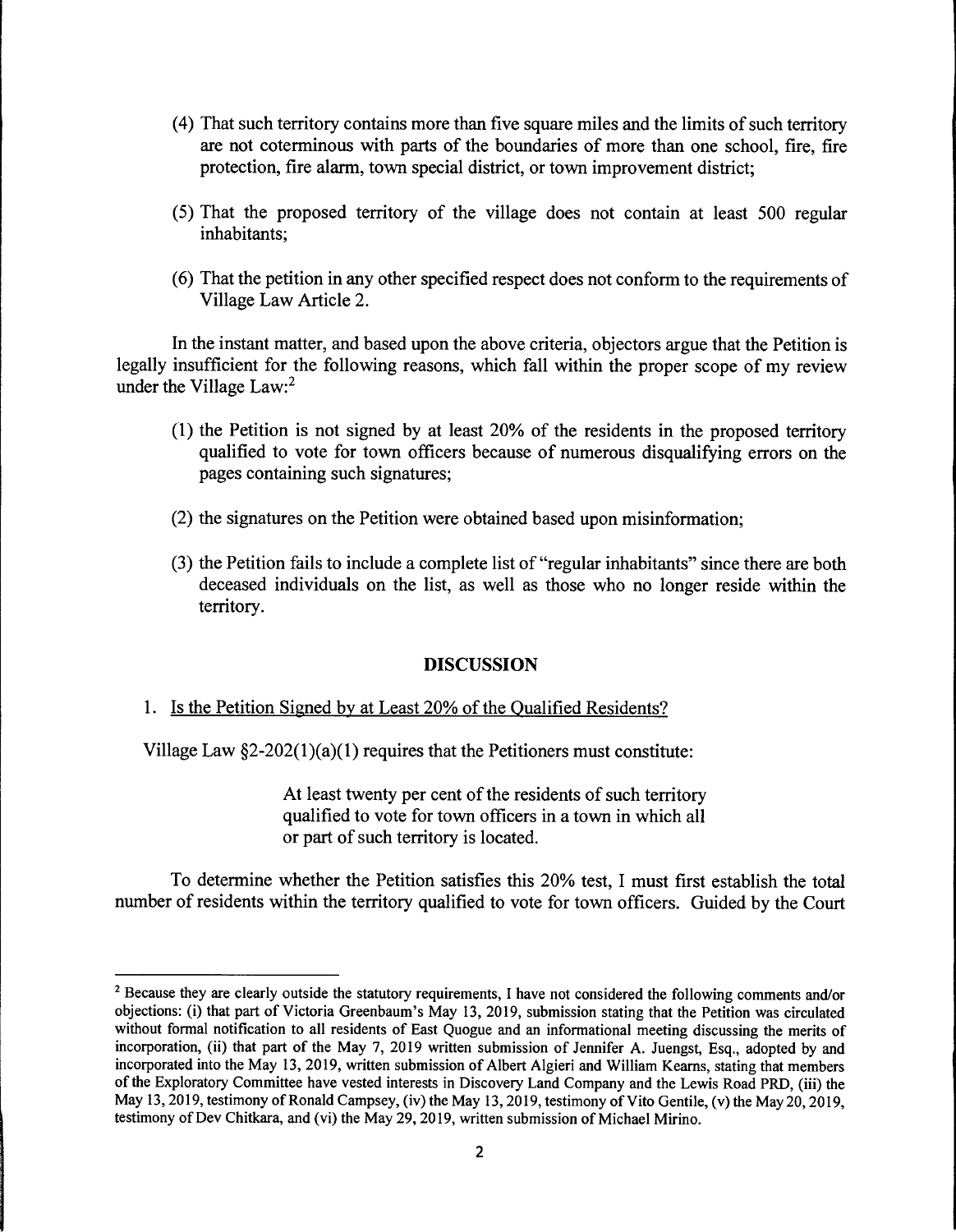in Larkin v. Colello,<sup>3</sup> as well as previous incorporation decisions of this Town,<sup>4</sup> I did this by first referring to the list of "regular inhabitants" of such territory, which contains  $3,428$  names,<sup>5</sup> and then causing it to be compared to the Suffolk County Board of Elections list for election districts 9, 18, 27, 33, and  $35<sup>6</sup>$ . A comparison of these two lists revealed that 2,974 of the "regular" inhabitants" were "qualified" to vote for town officers as required by Village Law  $\S2-202(1)(a)(1)$ . Twenty percent of 2,974 is 595, the threshold Petitioners have to meet in order to satisfy this requirement.

Turning then to the objections, I find first that the objection of Steven J. Brash requires that his signature be invalidated. Mr. Brash, by written submission dated May 13, 2019, alleged that he did not sign the Petition, though his signature appears on Sheet No. 72, allegedly subscribed on July 14, 2018. Having gone unrefuted, and with no speculation on my part as to how his signature arrived on the Petition,  $\frac{7}{1}$  will not count it as part of the 20% tally.

Next I will address the objections raised in the May 7, 2019 written submission of Jennifer A. Juengst, Esq., adopted by and incorporated into the May 13, 2019, written submission of Albert Algieri and William Keams. That writing alleges that there are 58 signatures that are invalid based upon several different criteria, which I will attempt to address by category.

Of the 58 signatures, $8$  objectors assert that approximately 17 are invalid because the individual does not appear on the voter registration list provided to them by the Suffolk County Board of Elections (the "BOE") on April 12, 2019. I, however, have compared these names to a BOE list prepared at my request based upon the incorporation boundaries defined within the Petition, which I received from the BOE on May 10, 2019, and find that the following 12 names do in fact appear on said list: Martin Curran, Alan Fabrioatore, Jennifer Rutherford, Carol Forte, Sharon de Kote, Michael Wilmott, Kyle R. Scheurer, Jonathan S. McPherson, Joseph Cerbone, Dick Herzing, Jessica Insalaco, and Paul Insalaco. Based upon this comparison, I will not disregard these 12 names, and have reduced objectors' overall number of challenged signatures from 58 to 46.

Objectors further contend that the six signatures of Alexander Samson, Taylor Samson, Kenneth J. Okom, James E. Felsberg, and Allison W. Mager, all found on page 113 of the Petition, and that of Cody E. Hoyt, found on Page 201 of the Petition, are invalid because they do not include the individual's hamlet or zip code. But a review of Village Law  $\S2-202(1)(e)(3)$  clearly states, "following each signature there shall be set forth, not necessarily by the signer, the signer's address

<sup>&</sup>lt;sup>3</sup> At 131 Misc. 2d 790, 792, 501 N.Y.S.2d 757, 758 (Rockland Cty Sup. Ct., 1986) (holding that only persons who are "regular inhabitants" of the area sought to be incorporated *and* who are *also* qualified voters are to be considered in establishing the 20% figure) (emphasis added).

<sup>&</sup>lt;sup>4</sup> See In the Matter of the Petition to Incorporate the Proposed Village of Dunehampton, dated September 15, 2003.<br><sup>5</sup> Said list is attached as Exhibit B to the Petition.<br><sup>6</sup> The remaining election districts within the pr

<sup>&</sup>lt;sup>7</sup> I recognize that, without any further evidence on this issue, there exists the possibility that Mr. Brash's signature was placed on the Petition either by proponents in an effort to reach the 20% threshold, or by objectors, in an effort to taint the Petition process.<br><sup>8</sup> There are actually 59 entries on this list provided as Exhibit A to the Algieri/Kearns submission; they claim that

signature #5 on Page 87 is illegible and thus, presumably, reduce the total tally to 58. I recognize that signature to be Damon Hagan, residing at 28 Lewis Road, and thus, will not invalidate or disregard its inclusion.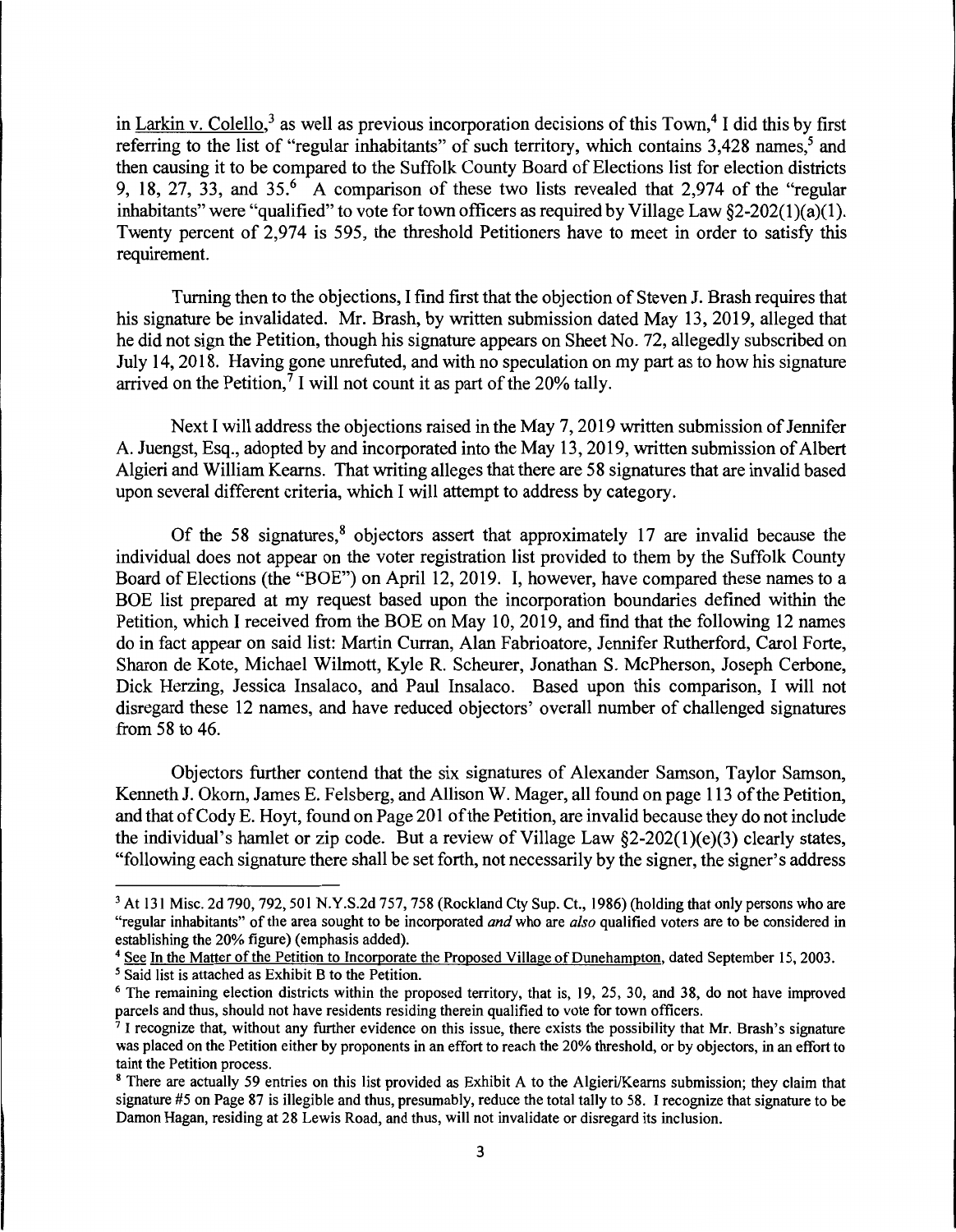consisting of street name and number, if any, and town." Absent from this description is any requirement that the Petition contain the hamlet or particular geographic area within the town in which the signer resides.<sup>9</sup> For this reason, I will not disqualify these signatures, and will reduce objectors' overall number of challenged signatures from 46 to 40.

Next, I have reviewed objectors' claims that: (i) three names (Steven Spieger, De Sacks, and June Bielsky), should be disregarded because of "inadequate signatures," (ii) Rose Moloney did not sign with her fully registered name, and (iii) Eric Rosante and Victoria J. Wright have "questionable addresses," and find them each to be without merit. Indeed, as noted in Petitioners' counsel's response, <sup>10</sup> neither Village Law  $\S$ 2-202(e), nor analogous provisions of the Election Law - admittedly more stringent than the Village Law requirements herein – provide support for these challenges.<sup>11</sup> Thus, without legal authority supporting these objections, and cognizant of the fact that the objectors bear the burden of proof,  $^{12}$  I will not disqualify these signatures, and will reduce objectors' overall number of challenged signatures by 6, from 40 to 34.

Objectors next assert that the Notary Public, Cynthia McNamara, should be disqualified because she notarized her own signature, and is a member of the East Quogue Exploratory Committee. Village Law §2-202(1)(e)(4) requires, "[t]here shall be set forth at the bottom of each page of signatures an authenticating affidavit of a witness to the signing thereof which shall be in substantially the following form." Thus, the subscribing witness, that is, the individual who witnessed the signatures on the Petition pages, needs to be sworn before a notary. In the instant case, the subscribing witness was Catherine Seeliger;13 Ms. Seeliger, and not Ms. McNamara, gathered the signatures, and is attesting to the authentication of said signatures. Ms. McNamara is merely swearing in Ms. Seeliger, the subscribing witness. To that end, Ms. McNamara is not disqualified from acting as a notary on the Petition merely because she is a member of the East Quogue Exploratory Committee, and I find the cases provided, including Harte v. Faith Kaplan as Com'rs of Sullivan County Bd. of Elections,  $14$  persuasive. <sup>15</sup> Thus, I will not disqualify the signature of Cynthia McNamara, or that of Daniel McNamara, and will reduce objectors' overall number of challenged signatures by 2, from 34 to 32.

<sup>9</sup> Notably, Election Law §6-130 also does not require such information; see Gonzalez v. Lavine, 32 A.D.3d 483, 484, 820 N. Y.S.2d 616, 617 (2d Dept. 2006) (holding that the lower court improperly determined that five signatures were invalid because the signers either omitted or incorrectly listed the hamlet within the town in which they reside).

<sup>&</sup>lt;sup>10</sup> See the May 20, 2019, written submission of Peter A. Bee, Esq., on behalf of Petitioners David Celi, Maria Daddino, and Karen Kooi, at page 2.

<sup>&</sup>lt;sup>11</sup> See Election Law  $\delta$ 6-134(5) (noting that the use of titles, initials, or customary abbreviations of given names by the signers shall not invalidate such signatures); see also Election Law §6-134(6) (declaring that an alteration or correction of information appearing on a signature line, other than the signature itself and the date, shall not invalidate such signature).

 $12$  See Village Law §2-206 (Proceeding on hearing), declaring at subsection 3, "[t]he burden of proof shall be on the objectors."<br><sup>13</sup> See Sheet No. 42 of the Petition.

<sup>&</sup>lt;sup>14</sup> See Harte v. Faith Kaplan as Com'rs of Sullivan County Bd. of Elections, 87 A.D.3d 813, 814, 928 N.Y.S.2d 482 (3d Dept. 2011) (holding that there is no provision in Election Law  $\S6-132$ , or otherwise, that prohibits a candidate from notarizing signatures on his or her own designating petition, and such practice has been deemed a

<sup>&</sup>lt;sup>15</sup> I am not persuaded by the objectors' inclusion of Pennsylvania case law; rather, its inclusion only works to affirm that there is no relevant New York legal authority supporting objectors' position.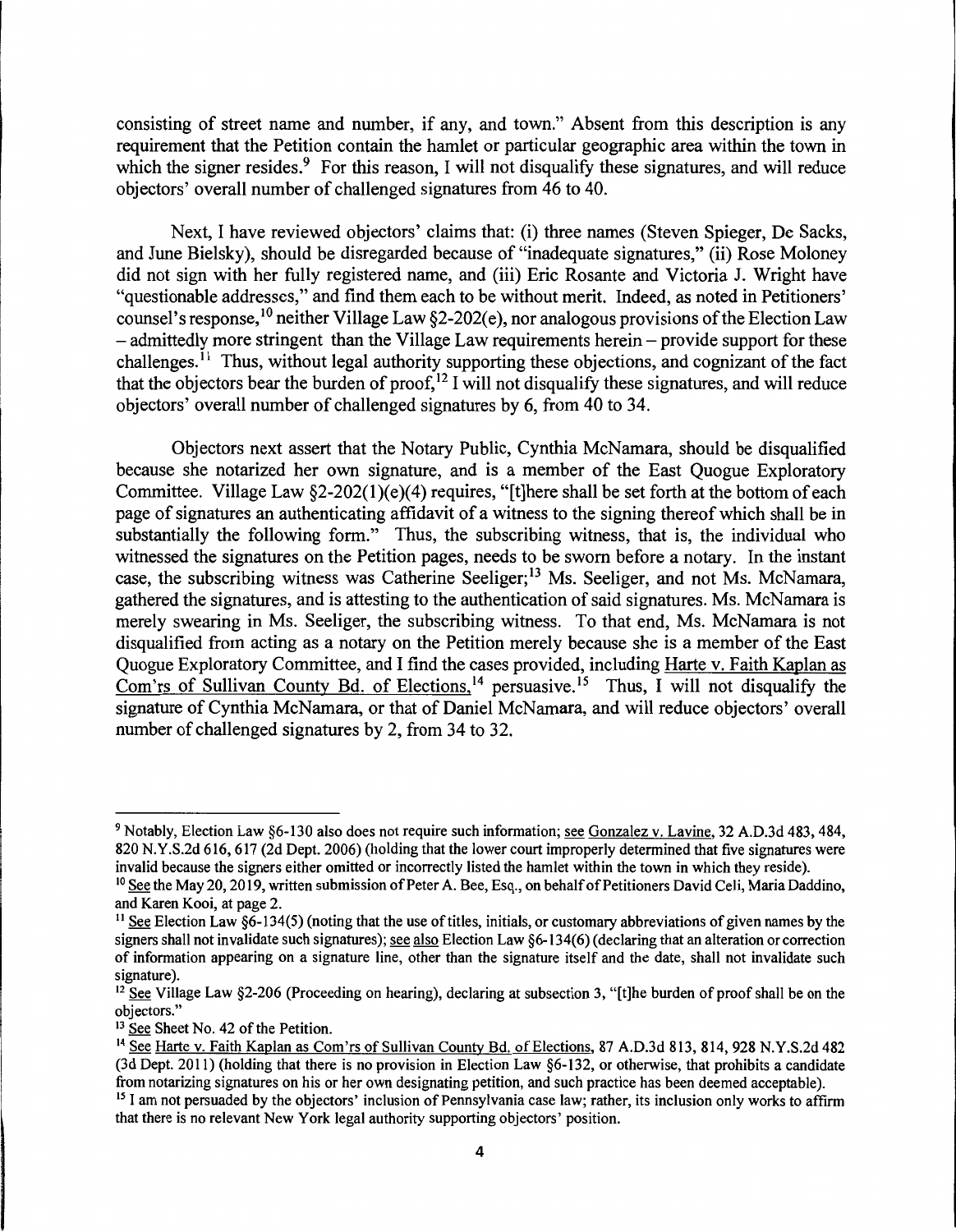Finally, because they do not appear on the May 10, 2019, BOE list prepared at my request, or otherwise do not comply with the requirements of Village Law §2-202, I find that the following 32 signatures identified by objectors are invalid: Kimberly Danowski, Paul Turchiano, Dennis Nugent, Paul Candela, Lauren E. Volz, Ashley Decabia, Michael E. Mujsce, Michael Jones, James Garity, Danielle Bragoli, Eric Woldenberg, Marlene Woldenberg, Roy Eskesen, Alicia Bellandi, Vincent G. Allegretta, Christy W. Zeitz, Charles D. Zeitz, Brendan P. Byrone, Amy Beth Byrone, Edgar Arguello, Jr., Kathleen Frangesnos, Barbara C. Alfred, Donna M. Camasi, Christopher Hudson, Tara L. Hudson, Kristin L. Jankowski, Stephen C. Scerri, Allyson Scerri, Helene Ely, Noel Feliciano, Keith Phillips, and Dana Hoyt.

Based upon the above analysis, I find that the removal of 33 signatures from the Petition (the 32 noted above and that of Mr. Brash), still leaves the Petitioners with 748 valid signatures, well beyond the requisite 20% required under Village Law, that is, 595. To that end, given the amount of signatures obtained by Petitioners (781 ), assuming, arguendo, that all 58 signatures were invalid as proposed by the objectors herein, the Petition would still satisfy the 20% threshold necessary under the statute to move forward, with 723 signatures of the necessary 595.

#### 2. Were the Signatures on the Petition Obtained with Misinformation?

Several objections charged that individuals signed the Petition based upon misinformation, and/or based upon the premise that a person's signature was simply "opening a discussion" as it related to possible incorporation.<sup>16</sup> While I understand that this may be the case for at least one individual who signed, that is, Diane Dickson, I am guided by the statutory language of Village Law §2-206(3), which requires that the burden of proof shall be on the objectors. Based upon this standard, I do not believe that the objectors have met this burden.

Notably, the preamble at the top of each signatory page of the Petition clearly states that the petition is made and signed by residents "in the territory proposed to be incorporated by the petition." And while objectors disagree, the comment attributed to Brian Babcock in an online posting forum, to wit, that "a signature only allows the process to move to a vote," is not untrue. While it is likely that someone who signed the Petition is inclined to support incorporation, it does not foreclose the possibility that an individual who signed the Petition may later cast a vote against incorporation, assuming the matter reached the electorate. Thus, I cannot, as Ms. Greenbaum proposes, disregard 39 Petition sheets containing 156 signatures based upon a blanket conclusion that all 156 individuals were misinformed or confused as to why they were signing the Petition. Highlighting the difficulty with Ms. Greenbaum's argument is the hearing testimony of Joseph Sanicola, who stated:

> "it was clearly delineated to me, when I signed the petition, by members of the committee of what I was signing. They clearly said that you're signing a petition to go into  $a$  – an election for the

<sup>&</sup>lt;sup>16</sup> See the (i) May 13 and May 31, 2019, written submission of Victoria Greenbaum, (ii) May 13 and May 17, 2019, written submission of Elizabeth Jackson, (iii) May 13, 2019, hearing testimony of Victoria Greenbaum at page 11, (iv) May 13, 2019, hearing testimony of Elizabeth Jackson at pages 23-24, (v) May 20, 2019, hearing testimony of Elizabeth Jackson at page 7, (vi) May 20, 2019 hearing testimony of Diane Dickson, at pages 12 -13, and (vii) May 20, 2019 hearing testimony of P.J. Mitchell at pages 14-15.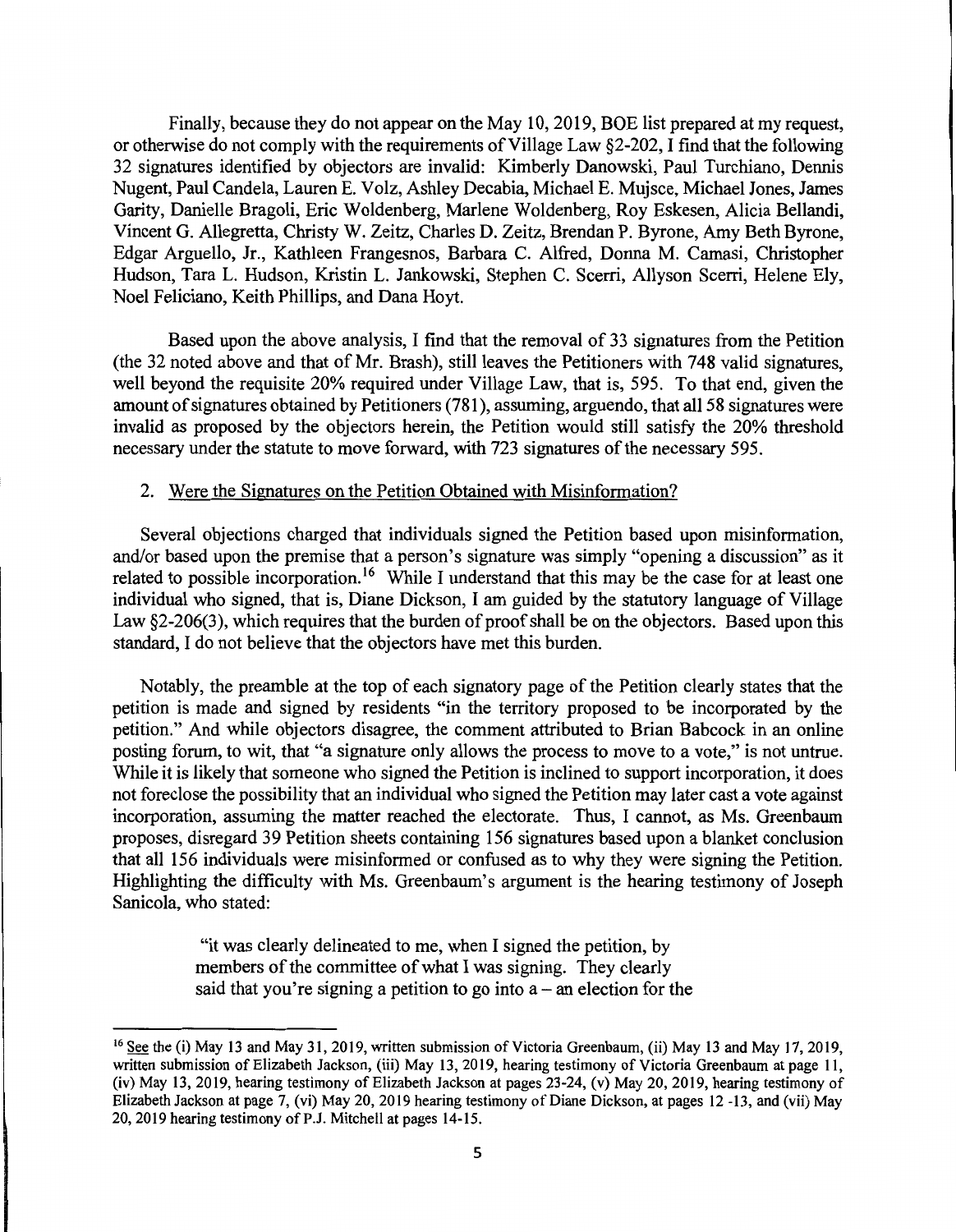hamlet . . . in no way did I feel that there was any pressure to sign, nor did I feel that I was tricked into signing something that wasn't what I signed.

\* \* \* \*

A lot of the comments are coming that it was an inaccurate, or it wasn't clearly established what an individual was signing. I think [the committee] did a really wonderful job explaining, and actually beyond what I expected  $\ldots$  "<sup>17</sup>

As it relates specifically to Ms. Dickson's testimony, the law is clear that a Supervisor may not permit individuals to withdraw their signatures at or after the hearing.<sup>18</sup> Indeed, since the validity of the petition must be judged as of its filing, once the Town accepts the petition and acts on it by publishing notices of hearing, signatures may not be withdrawn.<sup>19</sup> Rather, the "remedy for any qualified voter who signed the petition 'by mistake' or who subsequently changed his or her mind, is to vote against incorporation," should the matter ultimately be submitted to the electorate.<sup>20</sup> In any event, assuming Ms. Dickson's limited testimony invalidated her signature, petitioners would still be left with 747 valid signatures, well in excess of the 595 signatures required.

Thus, because the burden of proof rests with the objectors, their allegation that many other individuals "may"<sup>21</sup> have signed the Petition without fully understanding its meaning or consequence amounts only to conclusory statements, with no meaningful detail, and does not rise to the level of deeming the Petition legally insufficient on this ground.<sup>22</sup>

#### 3. Does the Petition Include a Complete List of Regular Inhabitants?

Village Law  $\S2-202(1)(b)(3)$  requires, first, that a petition for incorporation include an allegation that such territory contains a population of at least five hundred regular inhabitants. The statute then goes on to require, at  $\S2-202(1)(c)(2)$ , that said petition attach as an exhibit, a list of the names and addresses of the regular inhabitants of such territory to be incorporated. Here, petitioners attach a list of 3,428 regular inhabitants as Exhibit B to their petition (the "List").<sup>23</sup>

Objector William Keams claims in his submission of May 13, 2019, that approximately 36 individuals on said List have died, and approximately 58 have moved away.<sup>24</sup> By his May 31, 2019, submission however, Mr. Keams revised that claim, asserting that 35 individuals on said

<sup>&</sup>lt;sup>17</sup> See May 13, 2019, hearing testimony of Joseph Sanicola, at pages 25-27.

<sup>&</sup>lt;sup>18</sup> See Venne v. Sanford, 25 A.D.3d 1007, 808 N.Y.S.2d 480 (3d Dept. 2006).<br><sup>19</sup> Id., 25 A.D.3d at 1009, 808 N.Y.S.2d at 482.

 $20 \overline{Id}$ .

<sup>&</sup>lt;sup>21</sup> See May 13 and May 31, 2019, written submission of Victoria Greenbaum.<br><sup>22</sup> See Larkin v. Colello, supra at note 3, 131 Misc.2d at 794, 501 N.Y.S.2d at 760 (finding that there was inadequate testimony/evidence presented at the hearing to justify the objector's unsupported conclusory allegation that "sufficient misinformation" was provided to prospective signatories "concerning the purpose of the petition, so as to cast sufficient doubt as to the validity of the entire petition to incorporate").

 $^{23}$  See the May 20, 2019, written submission of Peter A. Bee, Esq., on behalf of Petitioners David Celi, Maria Daddino, and Karen Kooi, at page 4.

<sup>&</sup>lt;sup>24</sup> See the May 7, 2019, written submission of Jennifer A. Juengst, Esq., adopted by and incorporated into the May 13, 2019, written submission of Albert Algieri and William Keams, at Exhibit I, pages 1-4.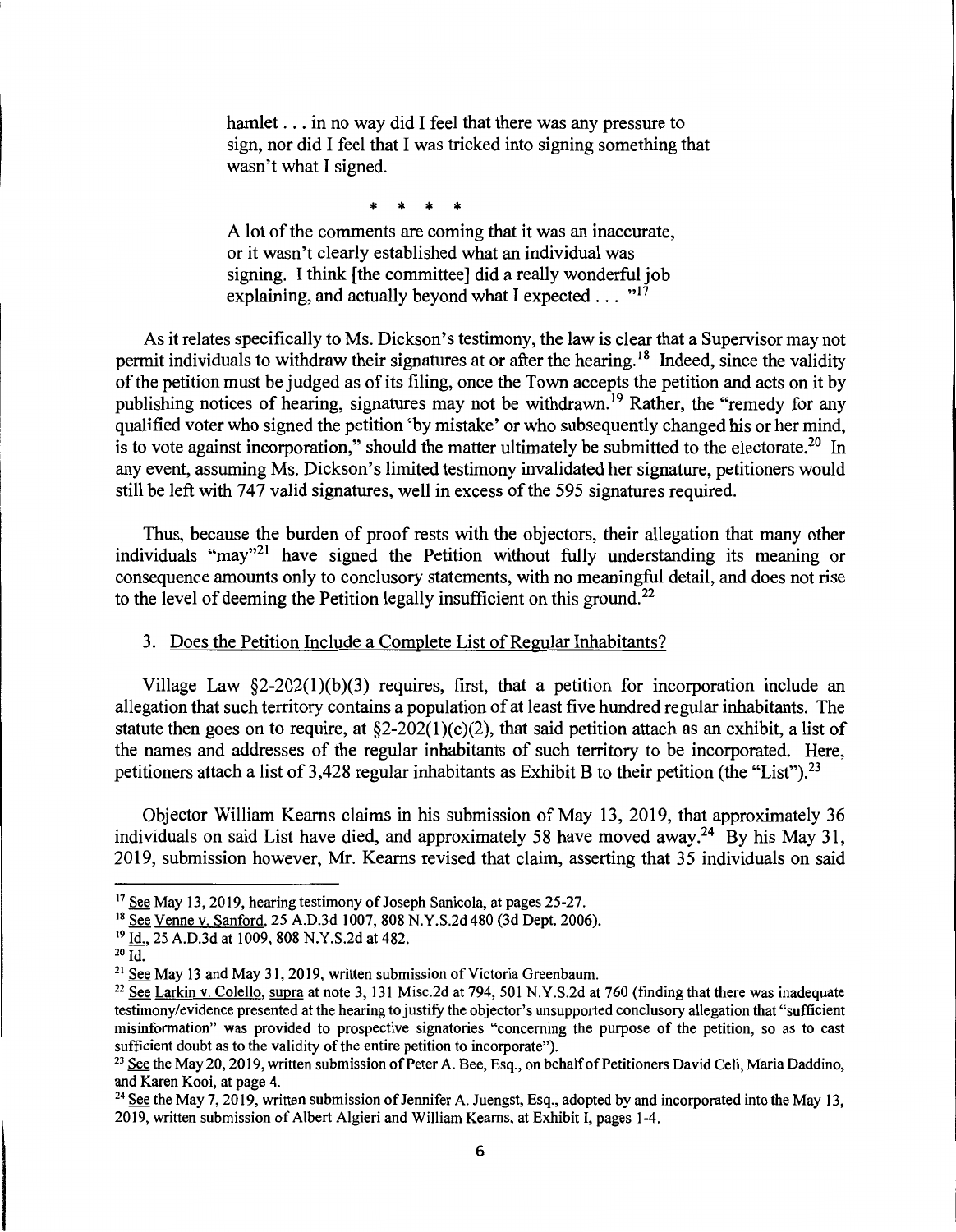List have died, and approximately 51 have moved away. Specifically, and presumably having learned otherwise, Mary A. Hamilton, of 21 Whiting Road, was removed from his tally of deceased persons, and the following individuals were removed from his tally of persons who have allegedly moved away: Amanda L. Britton, Jeffrey Dilandro, Kristin Hoefer, Meghan E. Tria, Scott M. Tria, and Mary Velasquez. 25

Importantly, Mr. Kearns does not attach any documentary evidence or supportive materials to his May 13<sup>th</sup> claim as it relates to the death or residence of the individuals he identified. He does include, as part of his May 31<sup>st</sup> submission, some documentary support by way of obituaries and printouts from the website "whitepages.com." As stated throughout this Decision, and pursuant to Village Law §2-206(3), the burden of proof is on the objectors, and it is through this lens that I must review the information received.

Because no documentary proof was submitted with Mr. Kearns' May 13<sup>th</sup> submission, I will not recognize those names provided as properly identifying errors in Petitioner's List. With the burden of proof on objectors, the listing of said names, without more, amounts only to conclusory statements, and does not satisfy the statutory requirement.<sup>26</sup> That said, I do find the 34 obituaries provided as part of the May 31<sup>st</sup> submission credible evidence of an individual's passing and thus, recognize that Petitioner's List includes the names of 34 deceased persons. 27

As it relates to the undated information provided from whitepages.com, I am not convinced that this is a reliable source which meets the objectors' burden.<sup>28</sup> Indeed, indicative of this uncertainty, Mr. Kearns' May  $31<sup>st</sup>$  submission contains questions marks next to each allegation suggesting that an individual has moved away, and the majority of the printouts provided (39), merely state that an individual purportedly "lives in" a city or state other than East Quogue, without providing any further identifying information, and without verifying, by way of a governmental database or affidavit, whether the addresses are valid. Based upon these shortcomings, I do not find that the objectors have met the necessary burden of proof to disqualify these names from the List.

New York courts, and in particular the Second Department,<sup>29</sup> have repeatedly interpreted Village Law  $\S2-202(1)(c)(2)$  as requiring a "complete" and/or "accurate" list of the regular

<sup>&</sup>lt;sup>25</sup> The name Victor Velasquez was listed twice on the May  $13<sup>th</sup>$  objection, but only once on the May  $31<sup>st</sup>$  objection.

<sup>&</sup>lt;sup>26</sup> Similarly, with no further documentary support or evidence provided, I will not consider the names of deceased persons and persons who "may" have moved away provided in the written submissions of Elizabeth Jackson dated May 13 and May 17, 2019. Indeed, providing no proof of these claims for my consideration, and emphasizing her lack of certainty, Ms. Jackson notes that one individual on her list, that is, Sabrina Salvi, is in fact still living in the proposed territory (Public Hearing Testimony of May 20, 2019, at page 7, lines 19-25).<br><sup>27</sup> Because no obituary was provided for Lucile C. Carter, I will not recognize her as being deceased based upon Mr.

Kearns' May 31<sup>st</sup> allegation/written submission.<br><sup>28</sup> While I recognize that the date 5/23/2019 appears at the top of each of these pages, I take this to mean the date the

record was actually printed from objector's computer, and not the date the record was made by whitepages.com.<br><sup>29</sup> By way of background, to the extent it is needed, there are four Appellate Divisions of the Supreme Court,

each of New York's Judicial Departments. These Appellate Courts resolve appeals from judgments or orders of the superior courts of original jurisdiction in civil and criminal cases. Because Southampton Town is located within Suffolk County, the Second Appellate Department, referred to as the "Second Department," has jurisdiction over our cases.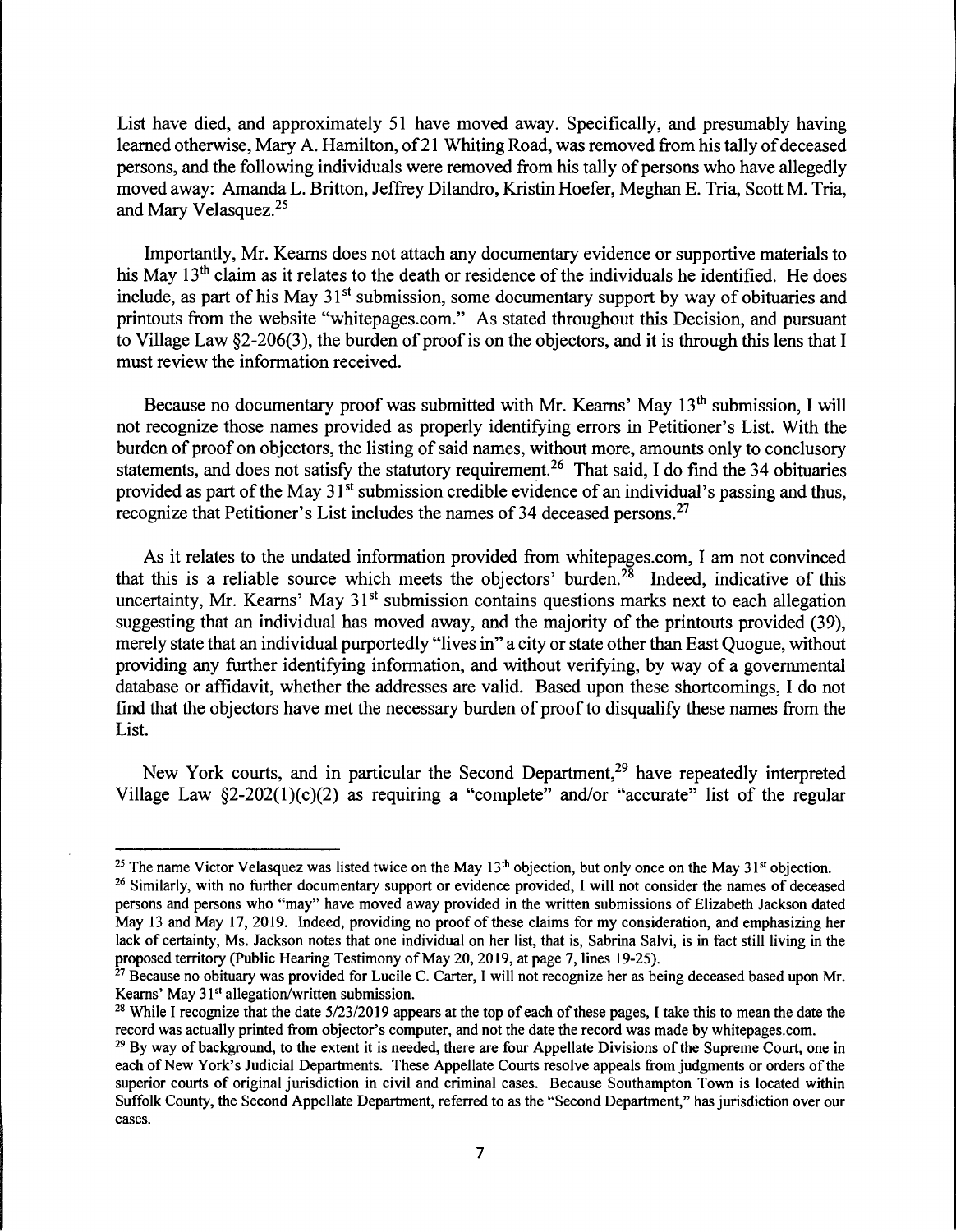inhabitants of the territory sought to be incorporated.<sup>30</sup> Indeed, although the statutory language does not contain either of these words, the courts have continually found that a list of regular inhabitants that is not complete or accurate, is insufficient. Specific to these cases is the inclusion of those persons on a list that have died.<sup>31</sup>

In the instant case, there is no doubt that the Petition satisfies the requirement of  $\S2$ - $202(1)(b)(3)$ , alleging that the proposed territory contains a population of at least five hundred regular inhabitants. The second requirement however, that is, that the Petition contain a complete list of the regular inhabitants, is problematic since objectors have identified 34 individuals on Petitioners' List who are now deceased.

Of the 3,428 names submitted on this List, I find that the inclusion of 34 in error is a nominal amount and, I believe, of no meaningful consequence since it is my opinion that the State Legislature, seemingly supportive of home rule, drafted these regulations only to require that a proposed territory meet the minimum population requirement of five hundred regular inhabitants. To that end, I appreciate the reasoning of the Third Department when, in examining this very issue, it recognized that "the compilation of [a] list can never be done with absolute precision since events, such as death and movement of persons in and out of the proposed area, are bound to occur during the petition circulation process," making such a list "impractical to obtain."<sup>32</sup> There, rather than requiring a list "free from any imperfection," the Third Department concluded that a list that is "substantially complete," and which demonstrates a "good faith effort on the part of the petitioners," complies with the statute.<sup>33</sup> I find myself like-minded with this Third Department analysis. Indeed, it is clear that Petitioners put forth a significant amount of work when compiling this Petition. Nevertheless, and despite my inclinations, I am constrained by the Second Department,<sup>34</sup> which requires "strict compliance" with the provisions of Village Law Article 2.<sup>35</sup> Based upon this controlling authority, I am compelled to find the Petition insufficient pursuant to Village Law §2-202(1)(c)(2), in that said List includes the names of those persons who have died,

<sup>30</sup> See Bernstein v. Feiner, 165 A.D.3d 924, 926, 86 N.Y.S.3d 217, 218 (2d Dept. 2018) *Iv. denied,* 32 N.Y.3d 915, 2019 WL 690111 (2019); see also Barnard v. St. Lawrence, 44 A.D.3d 1037, 1038, 844 N.Y.S.2d 436, 437 (2d Dept. 2007); Baker v. Heaney, 15 A.D.3d 577, 578, 791N.Y.S.2d573, 575 (2d Dept. 2005); Elevitch v. Colello, 168 A.D.2d 681, 682, 563 N.Y.S.2d 680 (2d Dept. 1990); Luria v. Conklin, 139 A.D.2d 650, 527 N.Y.S.2d 288, 289 (2d Dept. 1988); Matter of Incorporation of the Village of Viola Hills, 129 A.D.2d 579, 580, 514 N.Y.S.2d 79, 80 (2d Dept. 1987).

<sup>&</sup>lt;sup>31</sup> A careful reading of Baker v. Heaney reveals that the Court found the petition legally insufficient because it failed to include an accurate list of the regular inhabitants under Village Law §2-202{l)(c)(2), *and* because it failed to substantiate the allegation that it contained a population of at least 500 regular inhabitants under Village Law §2-  $202(1)(b)(3)$ .<br><sup>32</sup> See Defreestville Area Neighborhood Association, Inc. v. Tazbir, 23 A.D.3d 70, 75, 800 N.Y.S.2d 474, 478 (3d

Dept. 2005).

 $33$  Id.

<sup>&</sup>lt;sup>34</sup> Most recently, in Bernstein v. Feiner, 58 Misc.3d 1221(A), 95 N.Y.S.3d 124, the Supreme Court, Westchester County, was overturned by the Second Department when, in examining a list of 4,827 regular inhabitants, it relied upon the Third Department's reasoning, asserting, "to require that a list of regular inhabitants be free from any imperfection would ensure that no village could ever be incorporated in the State of New York under Article 2 of the Village Law, as at any point in time, from one day to the next, new and previously unlisted inhabitants are born and/or move into the territory of a proposed village, and former previously listed inhabitants decease or otherwise move outside of such territorial boundaries."<br><sup>35</sup> See Berkowitz v. St. Lawrence, 21 AD.3d 413, 414, 800 N.Y.S.2d 197, 198 (2d Dept. 2005); see also Baker v.

Heaney, supra, 15 A.D.3d at 578, 791 N.Y.S.2d at 575.